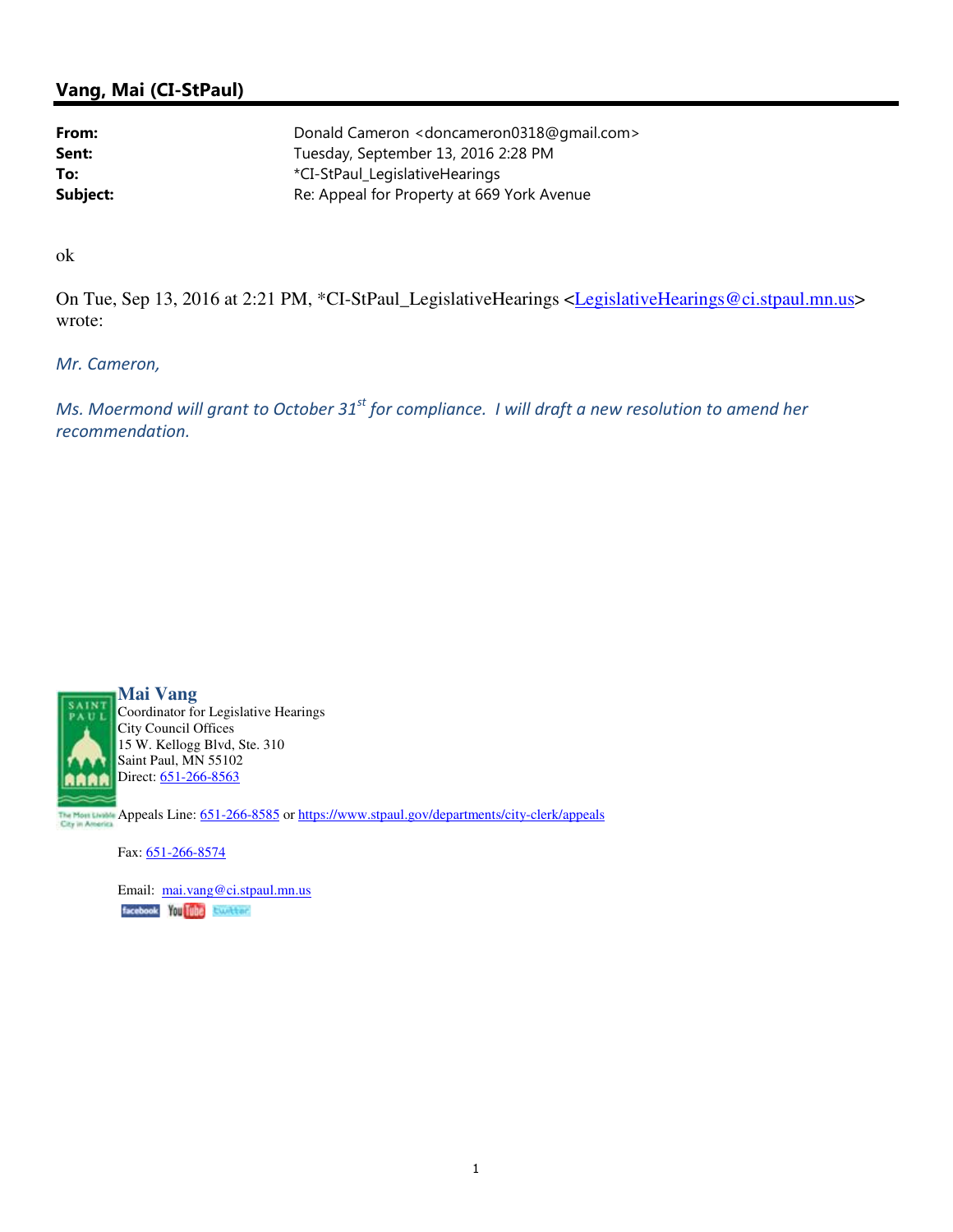From: Donald Cameron [mailto:doncameron0318@gmail.com] Sent: Tuesday, September 13, 2016 8:20 AM To: \*CI-StPaul\_LegislativeHearings; Vang, Mai (CI-StPaul) Subject: Re: Appeal for Property at 669 York Avenue

**TO: Mai Vang:**

## **This morning I informed the aluminum contractor regarding 669 York that: "UNLESS THE ALUMINUM JOB IS COMPLETED BY FRIDAY (September 16th) I WILL HIRE ANOTHER CONTRACTOR NEXT WEEK TO REPLACE YOU AND COMPLETE THE JOB".**

**I hope to have the aluminum job at 669 York will be completed within several weeks.**

**Donald Cameron ... 669 York, LLC ... 651-297-0319**

On Tue, Sep 13, 2016 at 7:54 AM, \*CI-StPaul\_LegislativeHearings <LegislativeHearings@ci.stpaul.mn.us> wrote:

Mr. Cameron,

Ms. Moermond wants to know how much time you need. She would like to have it done this construction season.

I will be at hearing today.

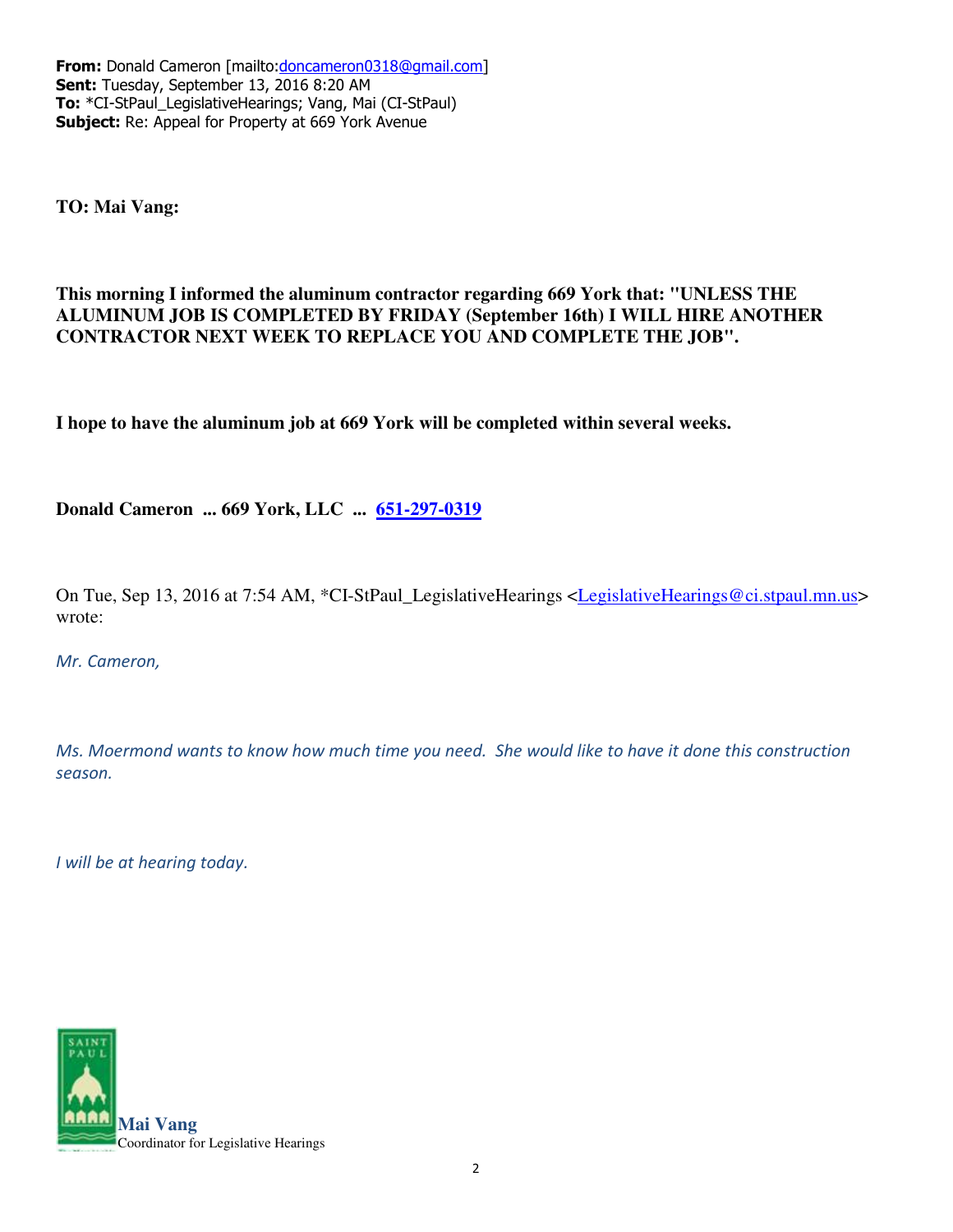City Council Offices 15 W. Kellogg Blvd, Ste. 310 Saint Paul, MN 55102 Direct: 651-266-8563

Appeals Line: 651-266-8585 or https://www.stpaul.gov/departments/city-clerk/appeals

Fax: 651-266-8574

Email: mai.vang@ci.stpaul.mn.us facebook You Tube Excitent

From: Donald Cameron [mailto:doncameron0318@gmail.com] Sent: Monday, September 12, 2016 10:42 PM To: \*CI-StPaul\_LegislativeHearings Subject: Appeal for Property at 669 York Avenue



**Marcia, here is a photo of the progress at 669 York as of today.**

**Inspector James Thomas was at the property today talking to me.**